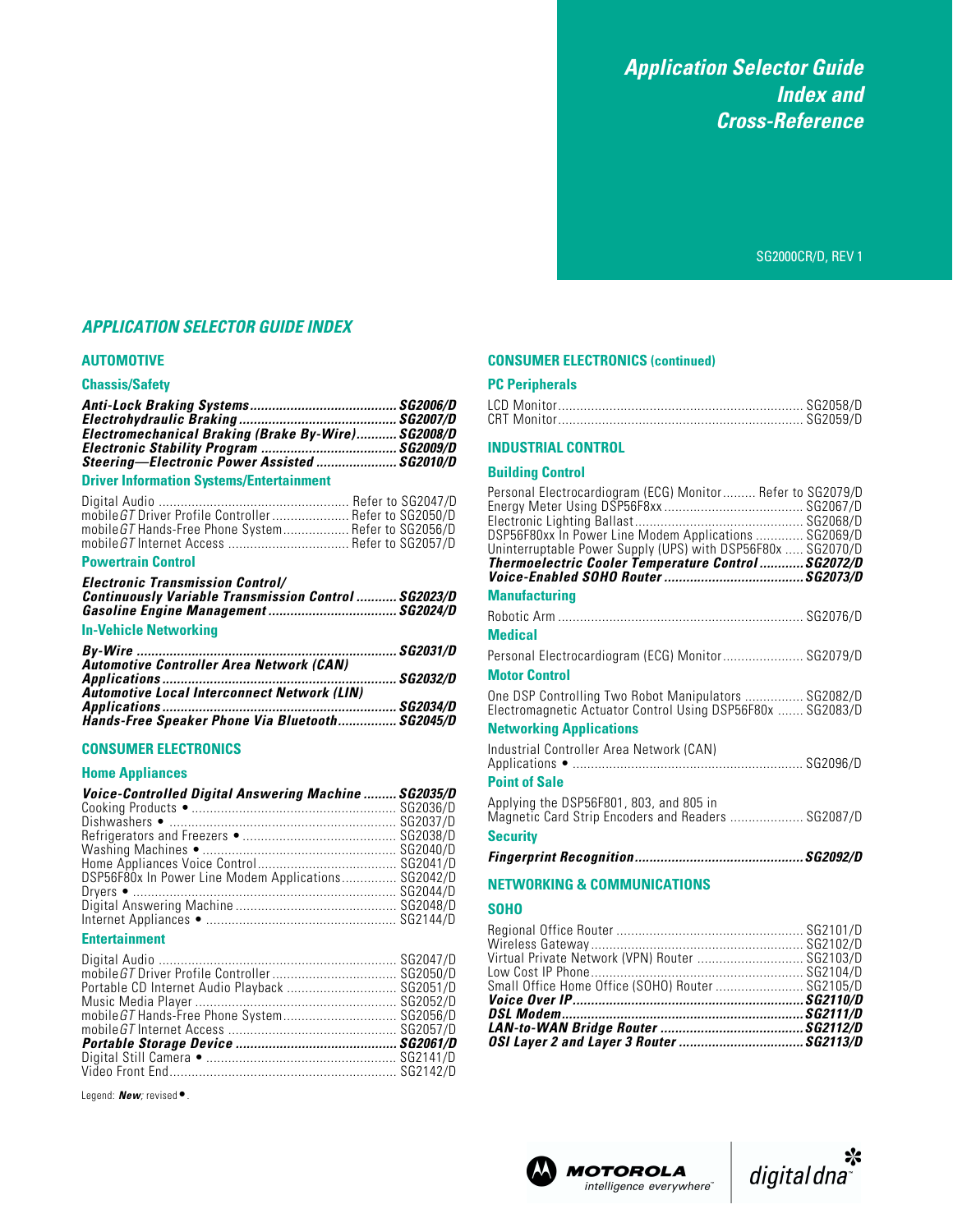# *APPLICATION SELECTOR GUIDE INDEX (continued)*

### **NETWORKING & COMMUNICATIONS (continued)**

#### **Access**

| Characterizing Motorola LDMOS Power<br>Transistors for EDGE Modulation Formats  SG2116/D<br>Digital Subscriber Line Access Multiplexer (DSLAM)  SG2117/D<br><b>Wireless Base Station Transceiver:</b><br>2.5G/3G Wireless BSC Network Interface SG2123/D<br>Transcoder Platform for Media Gateways •  SG2125/D<br>Media Gateway with IP and ATM Interworking SG2126/D<br><b>Multiservice Digital Subscriber Line Access</b> |  |
|-----------------------------------------------------------------------------------------------------------------------------------------------------------------------------------------------------------------------------------------------------------------------------------------------------------------------------------------------------------------------------------------------------------------------------|--|
| ATM Internetworking Multiplexer  SG2128/D                                                                                                                                                                                                                                                                                                                                                                                   |  |
| <b>Edge</b>                                                                                                                                                                                                                                                                                                                                                                                                                 |  |
| Multiservice Platform ATM/IP/FR Line Card SG2124/D<br><b>CORE</b>                                                                                                                                                                                                                                                                                                                                                           |  |
|                                                                                                                                                                                                                                                                                                                                                                                                                             |  |
| <b>WIRELESS</b>                                                                                                                                                                                                                                                                                                                                                                                                             |  |
| <b>Handhelds</b>                                                                                                                                                                                                                                                                                                                                                                                                            |  |
|                                                                                                                                                                                                                                                                                                                                                                                                                             |  |

| GSM/GPRS Handset Using i.250 Platform  SG2146/D |  |
|-------------------------------------------------|--|
| <b>Peripherals</b>                              |  |
|                                                 |  |

*Motorola's Bluetooth Headset Reference Design .... SG2148/D*

Legend: *New;* revised•.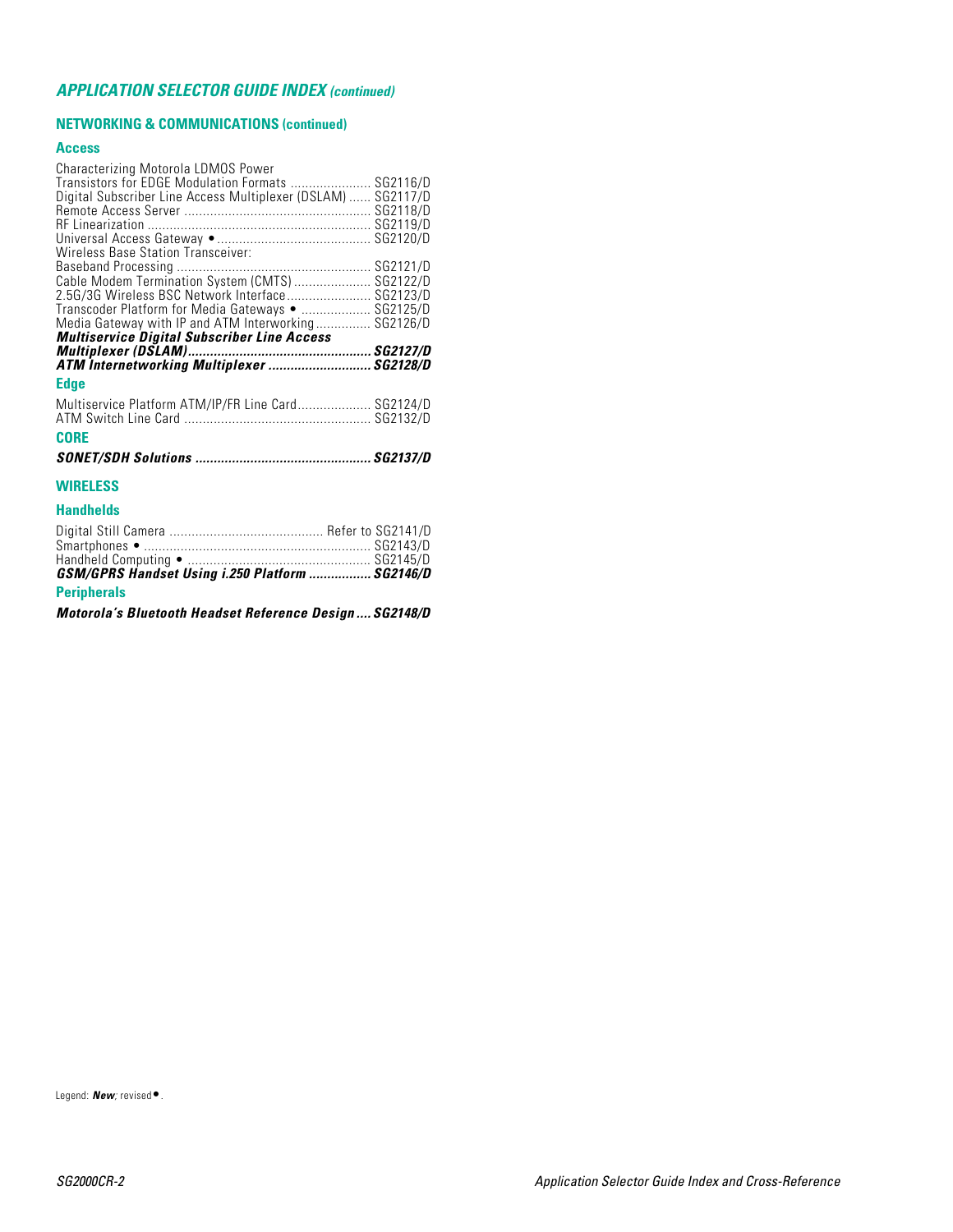# *CROSS-REFERENCE*

# **Numerics**

| Numeries               |          | ס וכ            |
|------------------------|----------|-----------------|
|                        |          | <b>DSP</b>      |
| 68HC08AZ32A SG2010-2   |          |                 |
| 68HC908BD48 SG2059-2   |          |                 |
| 68HC908LD120  SG2058-2 |          |                 |
| 68HC908LD64  SG2058-2  |          |                 |
| 68HC912D60  SG2006-2   |          |                 |
|                        |          |                 |
| C                      |          |                 |
|                        |          |                 |
|                        |          | <b>DSP</b>      |
| CWMGTEVB5100 SG2050-2  |          |                 |
|                        | SG2056-2 | <b>DSP</b>      |
|                        | SG2057-2 |                 |
| CWMGTSYS5100 SG2050-2  |          |                 |
|                        |          |                 |
|                        | SG2056-2 |                 |
|                        | SG2057-2 |                 |
| CWMGTSYS823E SG2050-2  |          |                 |
|                        | SG2056-2 |                 |
|                        | SG2057-2 | <b>DSP</b>      |
| D                      |          |                 |
|                        |          | <b>DSP</b>      |
|                        |          |                 |
|                        |          |                 |
|                        |          |                 |
|                        |          |                 |
|                        |          |                 |
|                        |          |                 |
|                        | SG2048-2 |                 |
|                        |          | <b>DSP</b>      |
|                        | SG2048-2 |                 |
|                        | SG2073-2 | <b>DSP</b>      |
|                        |          |                 |
|                        | SG2048-2 | <b>DSP</b>      |
|                        | SG2104-2 |                 |
|                        |          | <b>DSP</b>      |
|                        | SG2048-2 |                 |
|                        |          |                 |
|                        | SG2045-2 |                 |
|                        | SG2048-2 |                 |
|                        |          | DSP             |
|                        | SG2104-2 |                 |
| <b>DSP56F801</b>       | SG2042-2 | H.              |
|                        | SG2041-2 | HC0             |
|                        | SG2067-3 |                 |
|                        | SG2069-2 | HC <sub>1</sub> |
|                        | SG2070-3 |                 |
|                        | SG2072-2 | HC5             |
|                        | SG2083-2 | <b>HCS</b>      |
|                        | SG2087-2 |                 |
|                        |          |                 |
|                        | SG2042-2 | ı               |
|                        | SG2069-2 | i200            |
|                        | SG2070-3 | i250            |
|                        | SG2072-2 | i275            |
|                        |          |                 |
|                        | SG2083-2 |                 |

| <b>D</b> (continued)   |          |
|------------------------|----------|
|                        |          |
|                        | SG2042-2 |
|                        | SG2067-3 |
|                        | SG2069-2 |
|                        | SG2070-3 |
|                        | SG2079-2 |
|                        |          |
|                        | SG2083-2 |
|                        | SG2087-2 |
| DSP56F803BU80SG2032-3  |          |
|                        | SG2096-4 |
|                        |          |
|                        | SG2067-3 |
|                        | SG2069-2 |
|                        | SG2070-3 |
|                        | SG2079-2 |
|                        | SG2082-2 |
|                        | SG2083-2 |
|                        | SG2087-2 |
| DSP56F805FV80SG2032-3  |          |
|                        | SG2096-4 |
|                        |          |
|                        | SG2042-3 |
|                        | SG2067-3 |
|                        | SG2069-2 |
|                        |          |
|                        | SG2070-3 |
|                        | SG2082-2 |
|                        | SG2083-3 |
| DSP56F807PY80 SG2032-3 |          |
|                        | SG2096-4 |
| DSP56F807VF80SG2032-3  |          |
|                        | SG2096-4 |
|                        |          |
|                        | SG2067-3 |
|                        |          |
|                        | SG2042-3 |
|                        | SG2067-3 |
|                        | SG2069-2 |
|                        | SG2079-2 |
|                        |          |
| н                      |          |
|                        |          |
|                        |          |
|                        | SG2034-7 |
|                        |          |
|                        | SG2034-7 |
|                        |          |
|                        |          |
|                        | SG2034-7 |
| ı                      |          |
|                        |          |
|                        |          |
|                        |          |
|                        |          |
|                        |          |

# **M**

|                     | SG2144-2  |
|---------------------|-----------|
|                     | SG2145-2  |
|                     |           |
|                     |           |
|                     |           |
|                     |           |
|                     |           |
|                     |           |
|                     |           |
|                     |           |
|                     |           |
| MC14LC5480 SG2103-2 |           |
|                     |           |
|                     | SG2038-2  |
|                     | SG2040-2  |
|                     |           |
|                     | SG2044-2  |
|                     |           |
|                     |           |
|                     | SG2096-4  |
|                     |           |
|                     |           |
|                     | SG2096-4  |
|                     |           |
|                     | SG2096-4  |
|                     |           |
|                     | SG2096-4  |
|                     |           |
|                     |           |
|                     |           |
|                     |           |
|                     |           |
|                     |           |
|                     | SG2076-2  |
|                     |           |
|                     | SG2076-2  |
|                     | SG2083-3  |
|                     |           |
|                     |           |
|                     | SG2096-4  |
|                     |           |
|                     | SG2040-2  |
|                     | SG2044-2  |
|                     |           |
|                     |           |
|                     |           |
|                     | SG2010– 2 |
|                     | SG2032-3  |
|                     | SG2096-4  |
|                     |           |
|                     |           |
|                     | SG2037-2  |
|                     | SG2038-2  |
|                     | SG2040-2  |
|                     | SG2044-2  |
|                     |           |
|                     |           |
|                     |           |
|                     |           |
|                     |           |
|                     |           |
|                     |           |
|                     |           |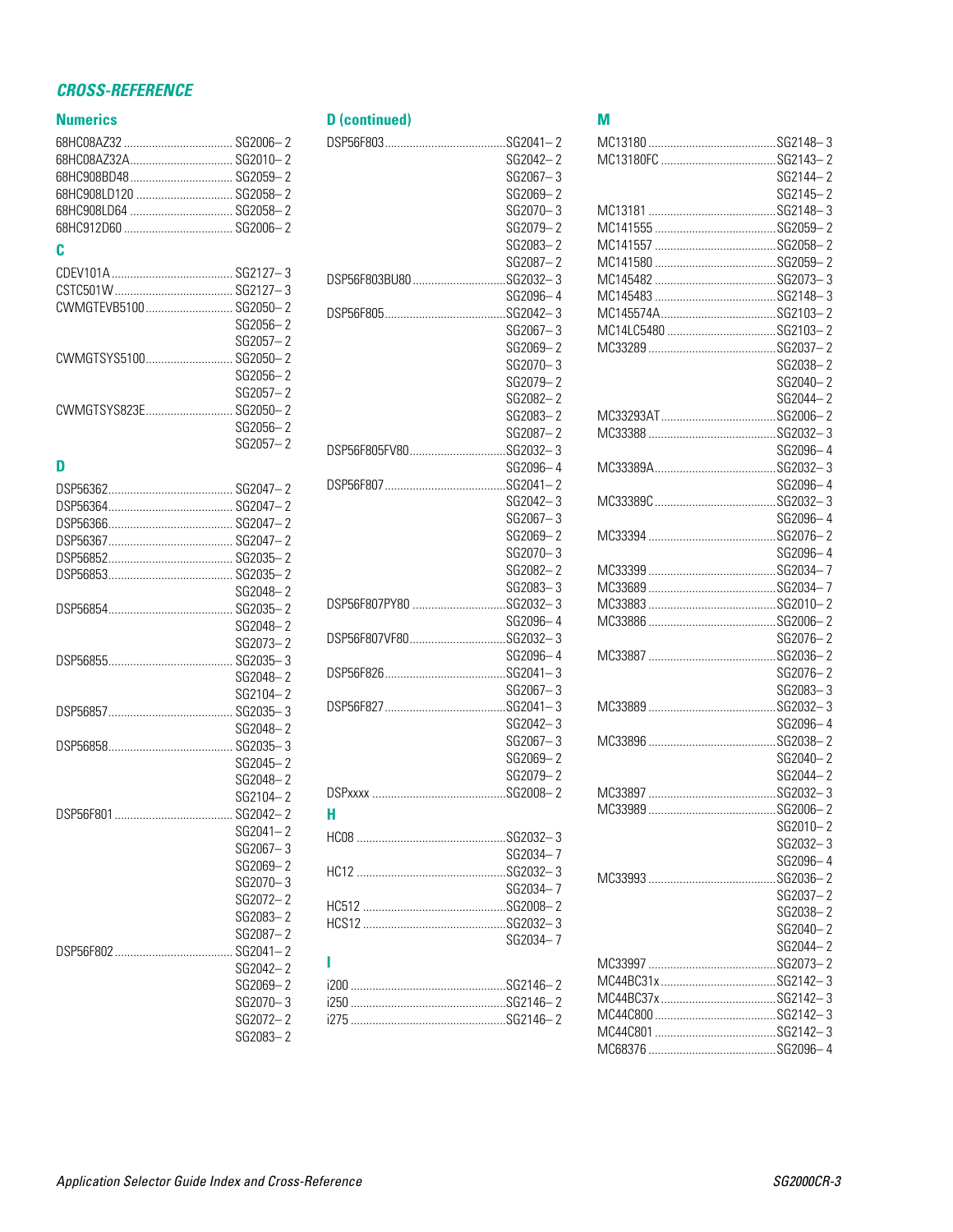#### **M (continued)** MC68HC(9)08ABxx.......................... SG2036– 2 SG2037– 2 SG2038– 2 SG2040– 2 SG2044– 2 MC68HC(9)08AZxx.......................... SG2036– 2 SG2037– 2 SG2038– 2 SG2040– 2 SG2044– 2 MC68HC(9)08GPxx.......................... SG2036– 2 SG2037– 2 SG2038– 2 SG2040– 2 SG2044– 2 MC68HC(9)08GTxx.......................... SG2036– 2 SG2038– 2 SG2044– 2 MC68HC(9)08JKxx .......................... SG2036– 2 SG2037– 2 SG2038– 2 SG2040– 2 SG2044– 2 MC68HC(9)08JLxx........................... SG2036– 2 SG2037– 2 SG2038– 2 SG2040– 2 SG2044– 2 MC68HC(9)08SRxx.......................... SG2036– 2 MC68HC05P18A ............................. SG2068– 2 MC68HC908AZxx............................ SG2032– 3 SG2096– 4 MC68HC908GRxx............................ SG2036– 2 SG2037– 2 SG2038– 2 SG2040– 2 SG2044– 2 MC68HC908GT16 ........................... SG2037– 2 MC68HC908GTxx............................ SG2040– 2 MC68HC908KX2 ............................. SG2068– 2 MC68HC908KXxx............................ SG2036– 2 SG2037– 2 SG2038– 2 SG2040– 2 SG2044– 2 MC68HC908MRxx........................... SG2036– 2 SG2037– 2 SG2038– 2 SG2040– 2 SG2044– 2 MC68HC908Qxx.............................. SG2037– 2 SG2038– 2 SG2040– 2 SG2044– 2 MC68HC908QXxx............................ SG2036– 2 **M (continued)** MC68HC912DG128A .......................SG2032– 3 MC68HC912DT128A........................SG2032– 3 MC68HC912Dxx(A) ..........................SG2032– 3 MC68HC9S12Cxx.............................SG2096– 4 MC68HC9S12DGxx..........................SG2096– 4 MC68HC9S12DJxx ..........................SG2096– 4 MC68HC9S12DPxx ..........................SG2096– 4 MC68HC9S12DTxx ..........................SG2096– 4 MC68HC9S12Dxx ............................SG2096– 4 MC68HC9S12Hxx ............................SG2096– 4 MC68SZ328VH66V ..........................SG2143– 2 MC68VZ328PV.................................SG2143– 2 MC68VZ328VF .................................SG2143– 2 MC71000 .........................................SG2148– 3 MC7200VGC ....................................SG2144– 2 MC92501 .........................................SG2128– 3 MC9328MX1VH...............................SG2143– 2 MC9S12Cxx .....................................SG2032– 3 MC9S12DGxx...................................SG2032– 3 MC9S12DJxx ...................................SG2032– 3 MC9S12DP256.................................SG2010– 2 MC9S12DPxx ...................................SG2032– 3 MC9S12DTxx ...................................SG2032– 3 MC9S12Dxx .....................................SG2032– 3 MC9S12Hxx .....................................SG2032– 3 MCC501RX233TD0B........................SG2120– 2 MCF5206e........................................SG2061– 2 MCF5249..........................................SG2051– 2 MCF5272..........................................SG2073– 2 MCF5307..........................................SG2052– 2 MCM20014IBBN..............................SG2141– 2 MCM20027IBBL...............................SG2141– 2 MCM20114......................................SG2143– 2 MCM20114IBBL...............................SG2141– 2 MGT5100 .........................................SG2032– 3 MPC184 ...........................................SG2102– 2

### **M (continued)**

SG2096– 4

SG2096– 4

SG2096– 4

SG2145– 2

SG2145– 2

SG2145– 2

SG2145– 2

SG2144– 2 SG2145– 2

SG2092– 2

SG2103– 2 SG2105– 2 SG2110– 2

SG2143– 2 SG2144– 2

SG2050– 2 SG2056– 2 SG2057– 2

SG2111– 3

|                              | SG2112-4     |
|------------------------------|--------------|
|                              | SG2118-2     |
|                              | SG2127-3     |
|                              |              |
|                              |              |
|                              | SG2127-3     |
|                              |              |
|                              | SG2023-3     |
|                              | SG2024-2     |
|                              | SG2031-2     |
|                              | SG2076-2     |
|                              |              |
|                              |              |
| MPC555/6LFMZP40(R2) SG2032-3 |              |
|                              |              |
| MPC561/2LFMZP40(R2) SG2032-3 |              |
|                              |              |
|                              |              |
| MPC563/4LFMZP40(R2) SG2032-3 |              |
|                              |              |
| MPC565/6LFMZP40(R2) SG2032-3 |              |
|                              |              |
|                              | SG2008-2     |
|                              |              |
|                              |              |
|                              | SG2137-3     |
|                              |              |
|                              | SG2137-4     |
|                              |              |
|                              |              |
|                              | $SG2127 - 3$ |
|                              |              |
|                              | SG2050-2     |
|                              | SG2056-2     |
|                              | SG2057-2     |
|                              |              |
|                              |              |
|                              |              |
|                              | $SG2113 - 3$ |
|                              | SG2128-3     |
|                              | $SG2137 - 3$ |
|                              |              |
|                              | SG2112-3     |
|                              | SG2113— 3    |
|                              | SG2118-2     |
|                              | SG2123-2     |
|                              | $SG2126 - 2$ |
|                              | SG2128-3     |
|                              | SG2132-2     |
|                              | SG2137-3     |
|                              |              |
|                              | SG2113-3     |
|                              |              |
|                              | SG2128-3     |
|                              | SG2137-3     |
|                              |              |
|                              | SG2113-3     |
|                              | SG2128-3     |

SG2137– 3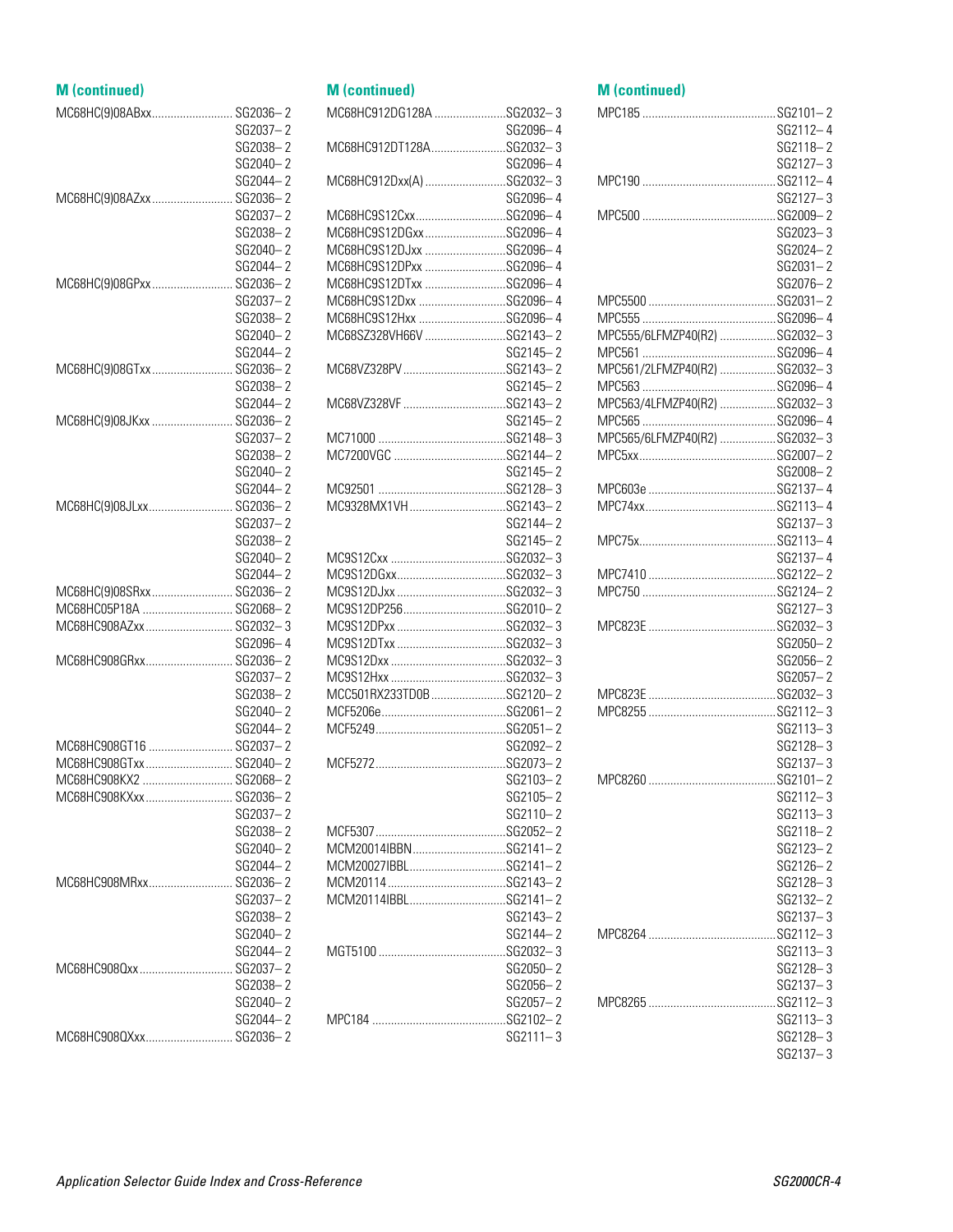| <b>M</b> (continued)     |                      |
|--------------------------|----------------------|
|                          |                      |
|                          | SG2128-3             |
|                          |                      |
|                          | SG2112-3             |
|                          | SG2113-3             |
|                          | SG2117-2             |
|                          | SG2128-3             |
|                          | SG2132-2             |
|                          |                      |
|                          | SG2113-3<br>SG2128-3 |
|                          | SG2137-3             |
|                          |                      |
|                          | SG2112-3             |
|                          |                      |
|                          | SG2113-3             |
|                          | SG2117-2             |
|                          | SG2128-3             |
|                          |                      |
|                          | SG2113-3             |
|                          | SG2117-2             |
|                          | SG2128-3             |
|                          | SG2132-2             |
|                          | SG2137-3             |
|                          |                      |
|                          | SG2137-3             |
|                          |                      |
|                          | SG2137-3             |
|                          |                      |
|                          | SG2113-3             |
|                          | SG2117-2             |
|                          | SG2128-3             |
|                          |                      |
|                          |                      |
| P                        |                      |
| PCC3E0RX180WA0A SG2122-2 |                      |
|                          | SG2123-2             |
|                          | SG2124-2             |
|                          | SG2126-2             |
| PCC5E0RX266WA0A SG2122-2 | SG2127-3             |
|                          | SG2123-2             |
|                          | SG2126-2             |
|                          | $SG2127 - 3$         |
|                          | SG2124-2             |
| PCM500ZUTA0A  SG2124-2   |                      |
| PCQ300ZPWA0A SG2122-2    |                      |
|                          | SG2123-2             |
|                          | SG2124-2             |
|                          | SG2126-2             |
|                          | SG2127-3             |
| PCQ500ZPTA0A SG2122-2    |                      |
|                          | SG2123-2             |
|                          | SG2124-2             |
|                          | SG2126-2             |
|                          | SG2127-3             |

### **S**

| $SMARTMOS$ $SG2007-2$ | SG2009-2     |
|-----------------------|--------------|
| X                     |              |
|                       |              |
|                       |              |
|                       | SG2096-4     |
|                       |              |
|                       | $SG2121 - 2$ |
|                       | $SG2125 - 2$ |
|                       |              |
|                       | $SG2121 - 2$ |